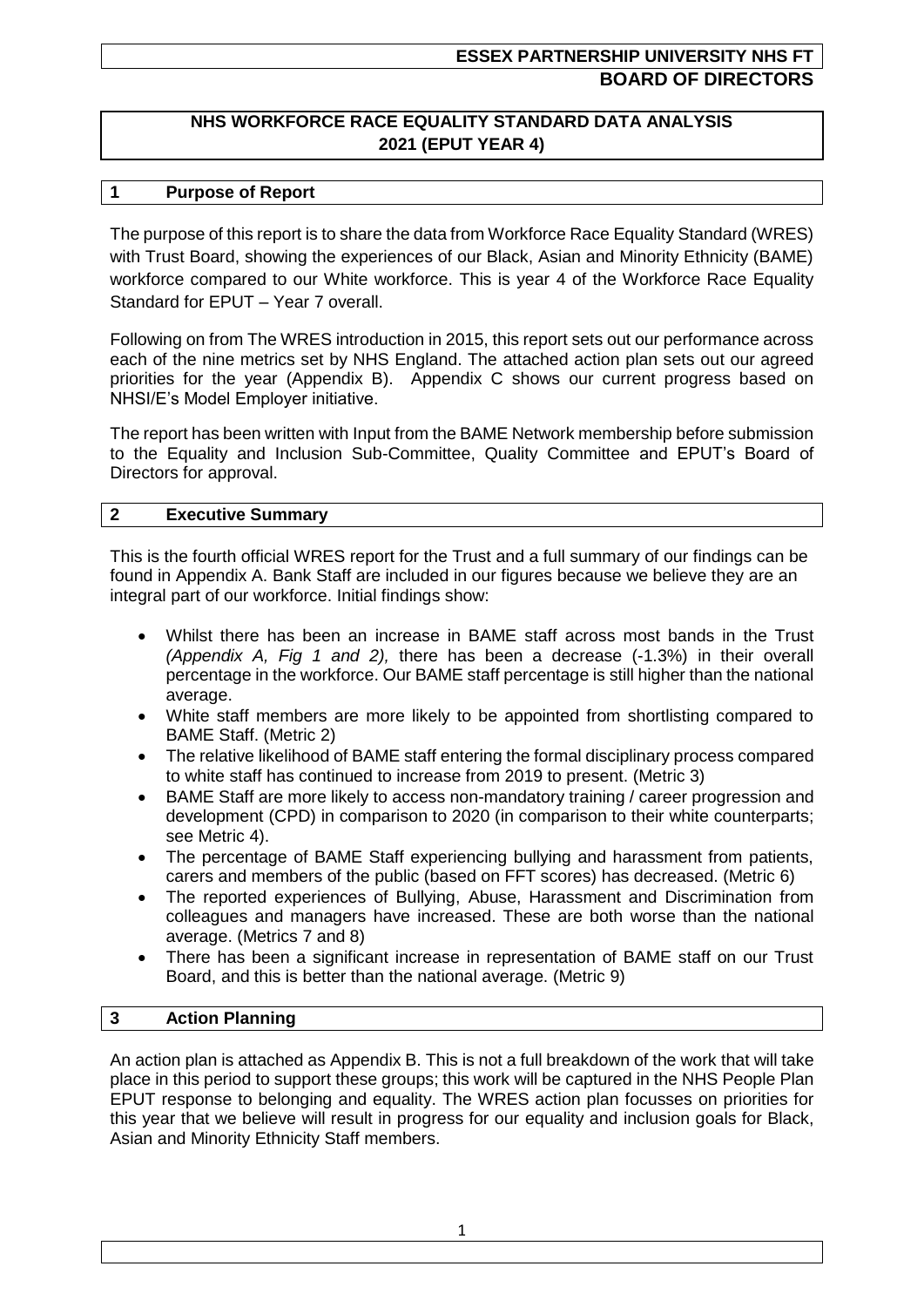# **ESSEX PARTNERSHIP UNIVERSITY NHS FT BOARD OF DIRECTORS**

Quarterly updates on the action plan will be discussed in all relevant committees, as well as monthly meetings to track progress and review the agreed actions. The action plan for 20/21 will be complete by the end of September 2021 and there are some key highlights as follows:

- Reverse Mentoring involving Black, Asian and Minority Ethnicity staff members as Mentors, a live celebration event was held to thank them and remunerate participation (via gift vouchers).
- Cultural Intelligence (CQ) Coaching for Board and Senior Leadership Team provided by Above Difference.
- BAME Network Chair has regularly met with HR Leads in 2020-21 to review monthly suspension and grievance reports alongside Trust Freedom to Speak up Guardian.
- Disciplinary Decision Making Tool developed and any cases involving a staff member from a Black, Asian or other Minority Ethnicity group include a discussion with the BAME Network Chair before proceeding to formal process.
- 1:1 Support & Appraisal Policy has been re-written with a view to improve Talent Management in the Trust and remove potential bias.
- Initial development of Race Allyship and Equality Coaching in collaboration with staff focus groups and BAME Network, set to be implemented in late 2021.
- BAME Network Chair involved in Staff Induction and EPUT Career Lounge sessions to discuss BAME Network and Race Equality.
- Investment in a Director of Equality in acknowledgement of the importance of Equality, Equitable Treatment and Inclusion in the organisation.

### **4 Conclusion**

It is of concern that there has been a decline in six of the nine Metrics; more work is needed to improve the experience of our BAME workforce. There will have to be close scrutiny and further support from Action Plan leads in order to ensure that these Metrics improve across 2021 – 22 as well as discussion on how to further support the BAME Network and Equality and Inclusion functions of the Trust.

It cannot be the case that our BAME workforce are at a disadvantage in the workforce in comparison to their white counterparts.

We must now focus on not only improving the individual metrics, but look overall at how we are addressing the issues faced by our BAME workforce. The action plan will go some way to doing this but it should be noted that it is not a full set of actions being taken to address racial inequalities – rather those that are agreed to address these metrics.

### **5 Action Required**

### **Trust Board is asked to:**

- Approve the report for publication and wide promotion internally and externally.
- Discuss the contents of the report and note the lack of progress across six of the metrics.
- Consider and agree the proposed Actions to address these gaps.
- Make general recommendations for improving the experience of Black Asian and Minority Ethnic Staff at EPUT.